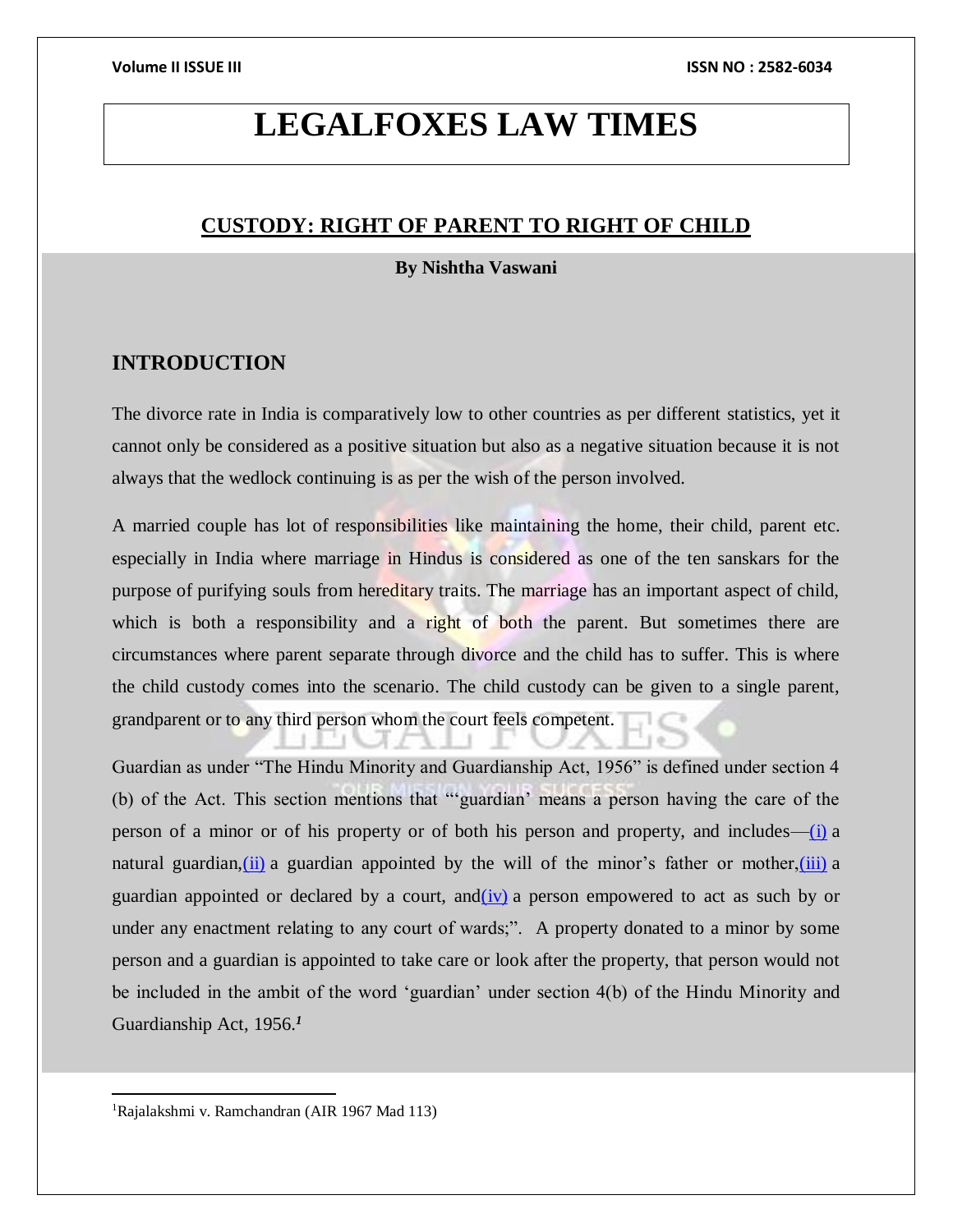There have been instances where the custody of the child is given not according to the child's wish but as per the aspiration of the parent of the child. The child has to suffer the pain of separation of his parent and in some cases not given a chance to choose as per his choice or attachment towards his parent. This leads to ruining the life of the child if the parent to whom the custody is given is not at all worthy of keeping the child and taking care of him.

The psychological balance is needed to be maintained of child after the divorce and there the curt should take decision in favor of the child's welfare. There can be situation where a child's attachment is more towards the parent who is not financially strong, the court must make arrangement for the child's financial maintenance through another parent.

In the present circumstances, the court is trying to take the best interest of the child in scenario and accordingly providing the custody of the child. There has been shift in right of the parent to decide the custody to the right of child to decide his parent, though there is age fixed above which the child is given chance to decide his parent post-divorce, otherwise the court decides the competent person to take the responsibility of the child.

# **CHILD'S INTEREST**

l

When a couple gets divorced, the child suffers a lot due to breakdown of the wedlock. It becomes very difficult for children to get adapted in the conservative society of ours. The child may go under different emotions because it is a changing point for him also along with the couple.<sup>2</sup> The child has to go with one of them which is a big choice. Therefore, it is very much necessary that whatever decision is taken regarding the custody of the child, it should be done with utmost importance being given to the interest of the child.

When India was ruled by the British, the Privy Council at that time was of the opinion, that, the father of a child has the foremost authority for the custody of the child, until and unless it is proved that he is incompetent for the custody. But, still the utmost importance was given to the welfare of the child. In one of the cases the Privy Council had observed that, the father is

<sup>2</sup> Children and Divorce - Florida Divorce Source, available at [https://www.divorcesource.com/ds/florida/children](https://www.divorcesource.com/ds/florida/children-and-divorce-3640.shtml)[and-divorce-3640.shtml](https://www.divorcesource.com/ds/florida/children-and-divorce-3640.shtml) (last visited Oct 2, 2019)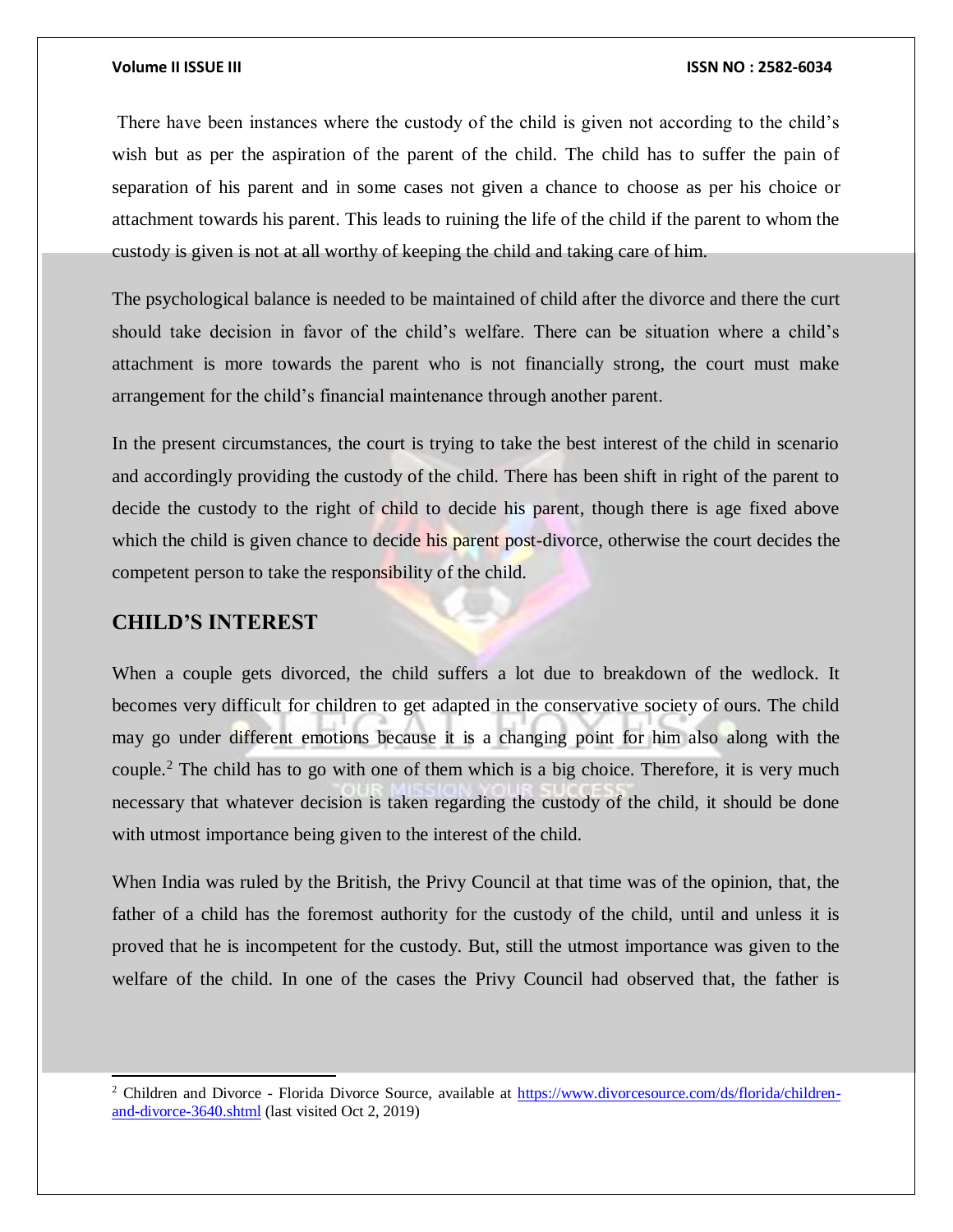considered as the natural guardian of a minor child, among the Hindus in India, he cannot during the lifetime pass on this to someone else. $3$ 

In the case of "*SubbuswamiGoundan v. HemaksmAmmal*<sup>34</sup>, the petitioner was husband of a 13 year old minor girl and the respondents were her mother and step-brother. The petitioner had claimed that his wife was wrongfully detained by the respondents in their house and were not letting his wife come back to him. It was mentioned that the girl was not ready to return to her husband because of the fear of harsh treatment of her husband and she was living with the respondents out of her own will, thus there was no detention. Also, the respondents wanted her to be with her husband. The judges were aware that the will of the girl was due to the manipulation of the respondents, still they gave the judgment based on the declaration made by the girl. The court observed that the girl was ready to go anywhere else than her husband, though the consent of the minor girl is immaterial but the decision should be done should be in the welfare of the girl, therefore her preference for not going with the husband was upheld by the court.

There is no arbitrary right with any person to take the possession of the child immaterial of the fact that he is legal or a natural guardian, on the point that he has the authority of doing so because he is the child's guardian. The state has all the responsibility to work for welfare of the minors who are not so mentally developed to decide what is right for them and what is not. The court has all the judicial power of the state and thus should always give decisions in welfare of the minor which involves decision regarding the life of the minor. The custody should always be given to the person whom the court seems fit to be the guardian of the child. In this case, there were two children of age 4 and 5, their mother had died. The custody thereafter was given to their grandparents and children's father. The father appealed contending that he was the natural guardian of the child and thus should the custody of his children. The court observed that, the grand-parents financial condition and the environment in their house was better than that of father. Therefore, the custody physically was given to the grand-parents, but father was given right to meet the children every day and could take them to his home on holidays and leave them back to the legal guardian's home before the end of holidays, also he was given right to decide

<sup>3</sup>[Annie Besant v. Narayaniah,](https://indiankanoon.org/doc/1214788/) (AIR 1914 PC 41) 4 (1929) 57 M.L.J. 642

l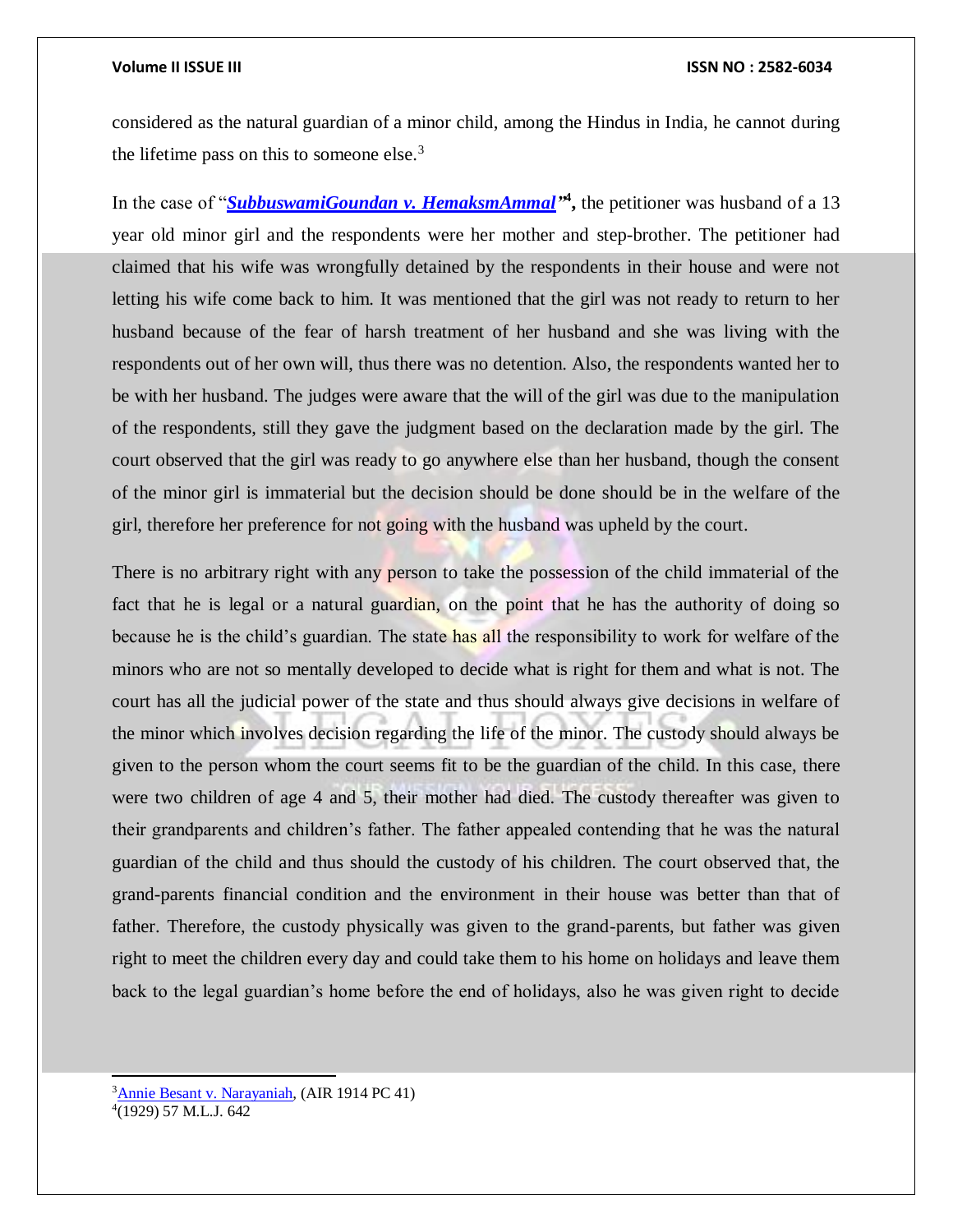which school the children would study etc., the court believed that this was for the best interest of the children.<sup>5</sup>

It is mentioned in Mayne's Hindu Laws, that, any infant's possession is by default right of the natural parents which arises out of the responsibility of the infant on the parents. Even if the child does not want to live with the guardian, his wish stands immaterial and cannot stop the parent from having the custody, though with some exceptions. The custody of any material thing cannot match the pride of having the custody of the own child. If a parent entrusts the custody of child to someone else for child's betterment, if at some point je wished to take it back, he can do so without any restriction, however if revocation of such custody happens to create some problem, then the court has authority to interfere.<sup>6</sup>

In the case of "*ChanderPrabha vs PremNathKapur<sup>7</sup>*", the custody of a three year old minor child was in question. The child was living with his father who had given him the proper conditions and friendly environment in home. The mother approached court to apply for the custody of the child. The lower had asked the child whether he was happy with his father, to which the child agreed. The decision was given in favor if the father. The mother appealed in High Court. It was held that according to section 6(a) of "The Hindu Minority and Guardianship Act, 1956", a child below five years of age has to stay with his mother only being her as the natural guardian of the child. Thus, the custody was given to the mother of minor.

In the case of "*Gurmeet Kaur Batth vs State Of Punjab",* a minor child was brought to India by his grandparents while they went to visit the child and his parents in Canada. The mother of minor filed a case in Canada court for the custody of the minor from the grandmother, and it was ordered to bring back the child to Canada and give his custody to his mother. The grandmother in India filed a suit for declaring her as the guardian of the child. But, this was not allowed by the court and it was ordered to give back the custody of the child to his mother as she was his natural guardian and it was stated that "*mother's lap is the best cradle for a child",* therefore it is best for the child to be with his mother as she had sufficient income to take care of herself and her child.

5Baby Sarojam vs S. Vijayakrishnan Nair (AIR 1992 Ker 277)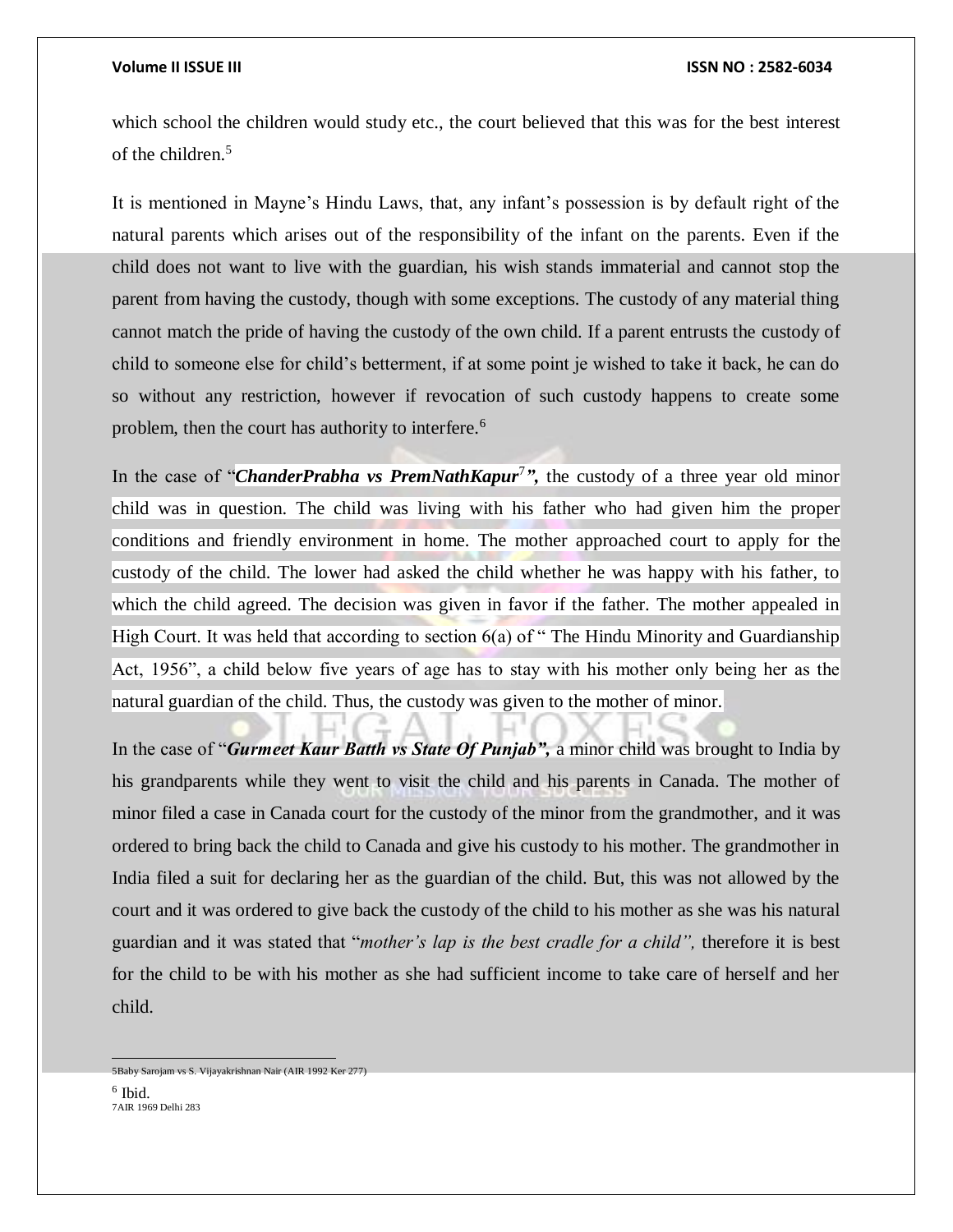In "*KirtikumarMaheshanker Joshi vs Pradip Kumar Karunashanker Joshi"*<sup>8</sup> **,** the custody of two minor children was in question. Their father was charged under IPC for the unnatural death of his wife. The custody was thus given to maternal uncle of the children, considering the status of the children and their preference towards their maternal uncle. Also, it was observed by the court that though father being a natural guardian is to be preferred above, but the welfare and interest of children is of the utmost importance for the court.

# **CONDITIONS CONSIDERED BY COURT**

Conditions set by the court are not yet properly discussed, but can be conferred through various case-laws. Some of the conditions are: "Child's age, gender, mental and physical maturity; Parent's age, gender, mental and physical maturity; Relationship and emotional ties between the parent and the child; Parent's ability to provide the child with basic necessities of life and Child's established living pattern."<sup>9</sup> These are some basic conditions, but actual conditions that are considered are just the facts of a case which portray the situation of the child and the parties fighting for the custody. Every case has its own problems and circumstances, thus it is difficult to comprise all situations in some particular provision, and thus all the power lies with court to analyze the case and provide the best for the child.

The financial status of the parent is mostly considered while deciding the custody of the child, it is however estimated that approx. 35% of divorced parent live in poverty. Thus, the better one is given custody so that there are no problems faced when there is need of money at least for the daily necessities of the child.<sup>10</sup> Some people may refer to financial condition as an unimportant factor for the development of the child, also some researches have brought up the point that the being wealthy and showing that off for the custody may act as a negative point in getting the custody.<sup>11</sup> Money alone cannot contribute in development of a child as a responsible person, therefore it is not the sole requirement that cab be considered while deciding the custody. It was observed in "*MunnodiyilPeravakutty v. KuniyedathChalilVelayudhan*" <sup>12</sup>, the welfare of the child cannot be decided only through the financial or emotional condition. There should presence

 $\overline{a}$ 8 (1992) 3 SCC 573

<sup>9</sup>Vijender Kumar, IMPACT OF DIVORCE ON CHILDREN : A SOCIO- ECONOMIC AND LEGAL STUDY, 15  $10$  Ibid

<sup>&</sup>lt;sup>11</sup> Carolyn J. Frantz, Eliminating Consideration of Parental Wealth in Post-Divorce Child Custody Disputes, 99 Michigan Law Review 216–237 (2000), available at <https://www.jstor.org/stable/1290330> (last visited Oct 2, 2019) 12 AIR 1992 Ker 290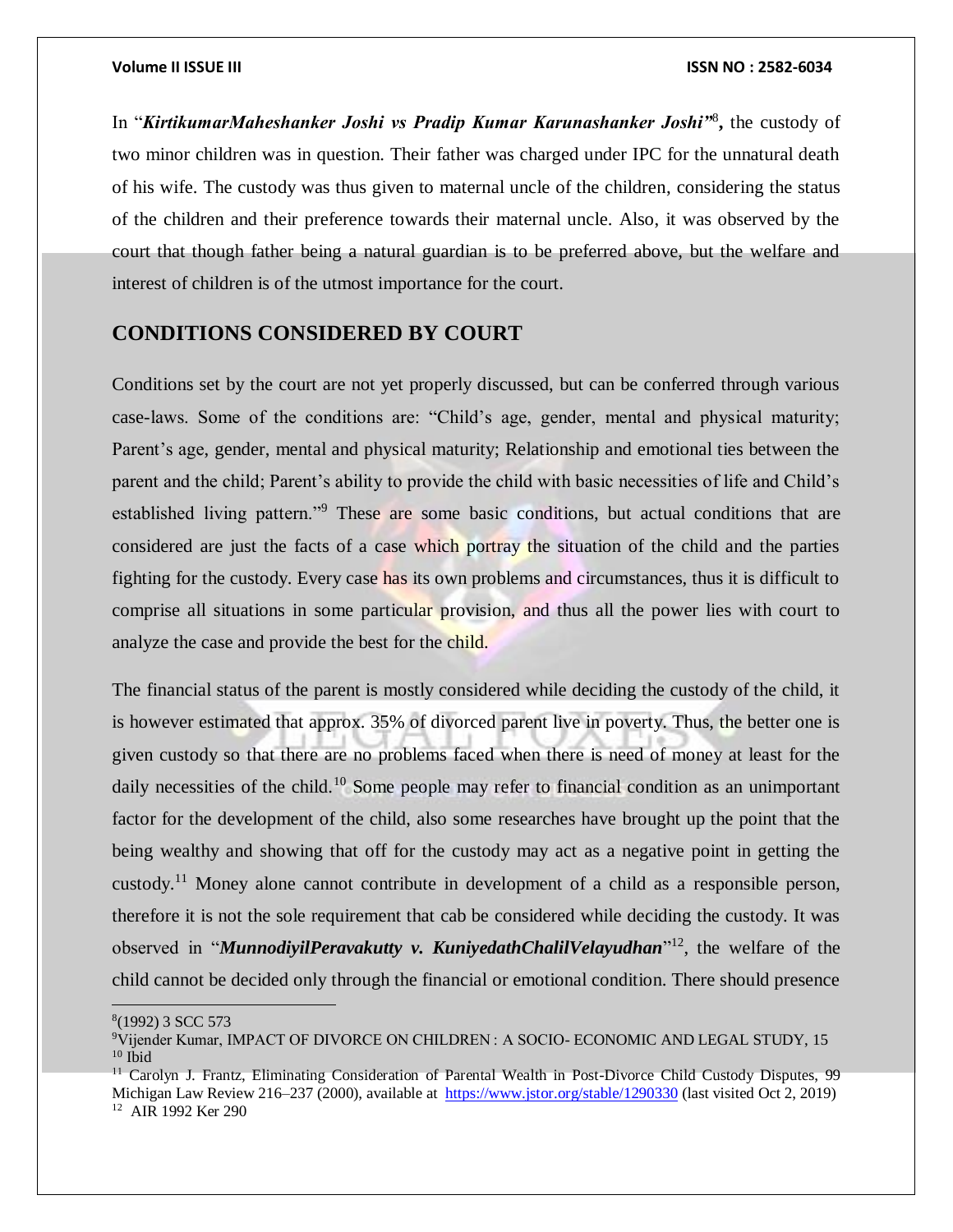of balance between all the conditions that are required for the betterment of total well-being of the child. In this case the father was in Indian Army had presented the will to get posted in the city where his child lived and his lifestyle also showed that the man had good flow of income and a disciplined life, also his parents who were grandparents of the minor were in condition to take care of the minor and provide him with good friendly environment unlike the parents of the mother (who was deceased) of minor who were quite old and had a son to take care of whose mental condition was not well. Therefore, the custody was given to father of the minor considering the welfare of the child.

In some cases it may happen that the parents after getting divorce and getting the custody of the child, may remarry. It then becomes difficult for the child to adjust and may lead to adverse situations. It is duty of the family to be strong and make the relation work normally. In some situations youth may even leave their home due to some conflict with parent post-divorce, may leave the house and go for cohabiting with someone else before getting married, which may lead to consequences which are not much appreciated.<sup>13</sup>

There are certain provisions in the constitution which mention about the child rights, and which puts the burden on courts to do and decide best for the child. Article 39  $(f)^{14}$ , mentions that every child should be provided liberal and respectful conditions along with a suitable platform to build them in a healthy way, every child should be protected from any situation which may affect him adversely like desertion, exploitation etc. Article 15  $(3)^{15}$  gives authority to the state to make special provisions for children. The 86<sup>th</sup> amendment made it a mandate for the parents and guardians to provide their children of age between 6 to 14 years with education, under Article 51-A  $(k)$ <sup>16</sup>. This shows that there is necessity for the guardian or parent of any minor child to be competent enough to provide him or her with education, thus the court in a case while deciding the custody of the child, must keep in mind the situation of both the parties and ascertain which party will be more competent in providing the child with better education.

 $\overline{a}$ 

<sup>13</sup> (PDF) Edgar F. Borgatta, Rhonda J. V. Montgomery-Encyclopedia of sociology. Volume 1-Macmillan Reference USA (2000).pdf | NizamAzhari - Academia.edu, (Pg No, 707) available at [https://www.academia.edu/36354244/Edgar\\_F.\\_Borgatta\\_Rhonda\\_J.\\_V.\\_Montgomery-](https://www.academia.edu/36354244/Edgar_F._Borgatta_Rhonda_J._V._Montgomery-Encyclopedia_of_sociology._Volume_1-Macmillan_Reference_USA_2000_.pdf)

[Encyclopedia\\_of\\_sociology.\\_Volume\\_1-Macmillan\\_Reference\\_USA\\_2000\\_.pdf](https://www.academia.edu/36354244/Edgar_F._Borgatta_Rhonda_J._V._Montgomery-Encyclopedia_of_sociology._Volume_1-Macmillan_Reference_USA_2000_.pdf) (last visited Oct 2, 2019) <sup>14</sup> The Constitution of India, 1950

 $15$  Ibid.

<sup>16</sup> Ibid.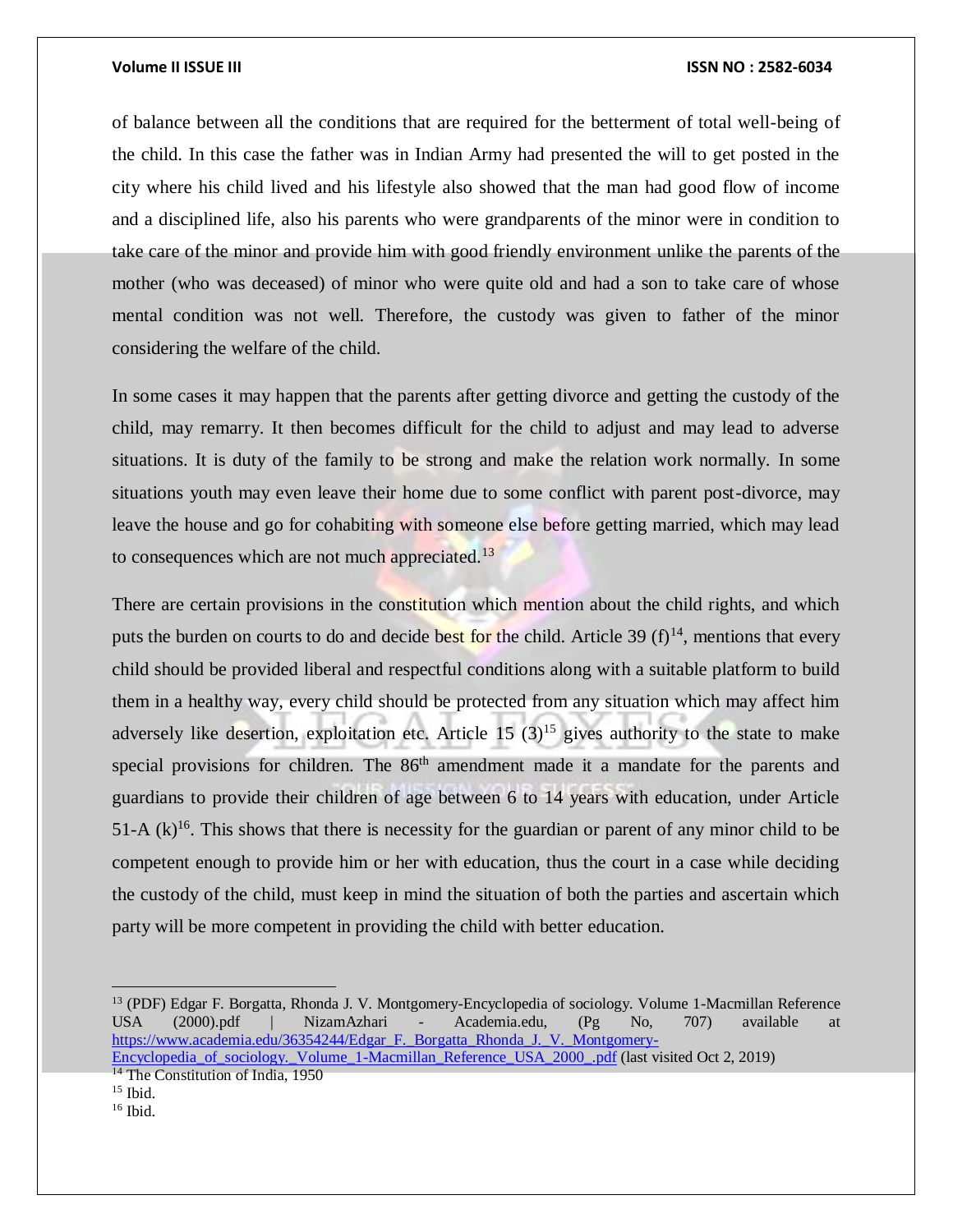Section 26 of "The Hindu Marriage Act, 1955" provides the court right to decide and pass interim orders or make provisions in the decree regarding the custody, education and maintenance of a minor child. Such orders or provisions can be made even after some decree had already been passed or during the proceeding as it may seem right to the court. Also, the court can suspend, revoke or change any provisions or orders passed before. All this can be done by an application by petition in the court. This gives an absolute right to the courts to take in consideration the welfare of the child and make changes accordingly time to time.

Section 13 of "The Hindu Minority and Guardianship Act, 1956", mentions about the welfare of the child be given the utmost importance whenever court appoints a guardian for a Hindu minor child.

In "*Amit Beri v. SheetalBeri*"<sup>17</sup>, the petitioner was father of the minor child and respondent was mother. It was contended that the respondent was of a bad character and had a habit of staying out of the house till late in night and the child had to be put in care home all the time, which was not good for him as he might get in bad influence there and which may affect his future. Also, the petitioners claimed to be one of the richest family of the town but were unable to produce the any proof for the same. It was proved that mother stayed out of the house late in night. Therefore, the custody was given to father of the minor, considering it the best for the child.

In "Gohar Begum v. Suggi<sup>"18</sup>, a dancing girl's minor child, whose parentage was not known was being taken care by some other dancing girl. The mother of minor filed application for the custody of the minor. The lady who was taking care of the child mentioned that mother of the minor had the child to her to take care of him when he was born as she was not willing to do it herself. Though, it was found that the minor child was put in very friendly environment and there was no problem faced by him, the apex court held that keeping away the child from his mother amounted to illegal detention, and the custody was given to the mother.

The provisions and precedents outsource that, the prime and paramount consideration while deciding a case of custody is solely the welfare of the child, under what circumstances the child will blossom more and efficiently, though the preference of child after attaining an age where he

<sup>17</sup> AIR 2003 All 18

l

<sup>18</sup> AIR 1960 SC93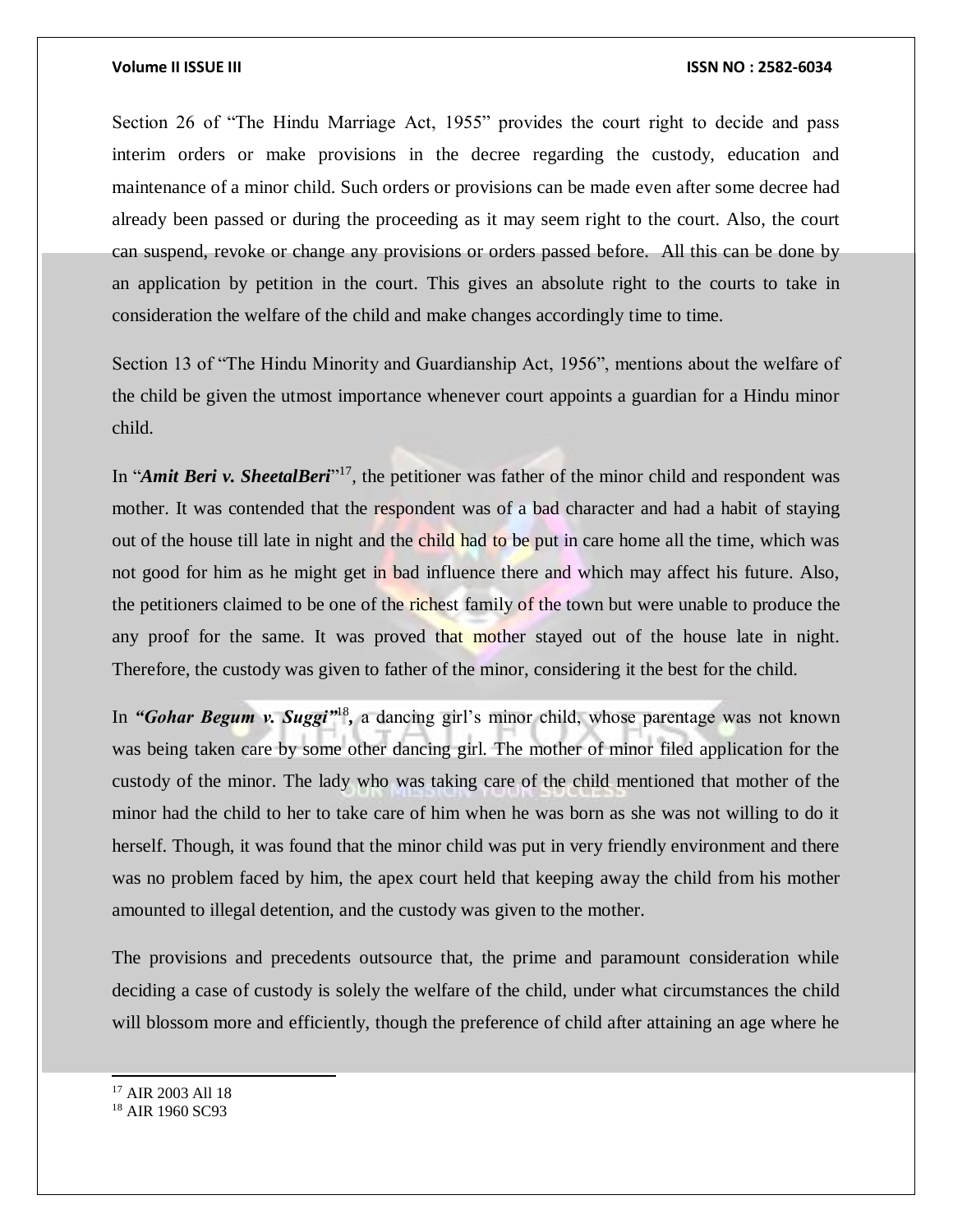is mature enough to choose his guardian is considered, but even then if the preference of child is does not seem right to the court, it can intervene in can choose the best for the child.

# **CUSTODY TO THIRD PARTY**

Third party is a party other than the natural guardian of a child i.e. parents of the child. Sometimes the situation arises where the parent of the minor child are insufficient to take care of the child, in that the case the custody can be given to any third party other than the parents. In some instances where one of the parent has deceased, then the custody cannot be necessarily be given to the other parent, it can be given to some other person also whom the court feels competent.

In "*Anjali Kapoor vs. Rajiv Baijal*<sup>19</sup>", the appellant was the grandmother of the minor girl and the respondent was the father of the minor. The child had been with her grandmother since she was born and her mother had passed away in some tragic incident. The minor was studying in one of the reputed schools of the city and was very comfortable with her grandmother. The respondent did not show up for the proceedings and it was found out that he was re-married and had children out of that wedlock. Therefore, the court observed that there would be no sense of disturbing the child's environment at this stage and thus the custody was given to the appellant, on the grounds that being a lady she can understand the condition of the girl minor better, also she had sufficient capacity to provide the minor with a nice environment and her father despite being the natural guardian was denied to get the custody.

In "*Nil RatanKundu vsAbhijitKundu"***<sup>20</sup> ,** the father of minor child was convicted under IPC for dowry death, at that time the custody of the child was given to his father's in-laws. When father got out of the jail on bail, he claimed for the guardianship of his minor son from his in laws. The lower court and High Court gave the judgment in favor of the father on the grounds that he was the natural guardian of the child. The appellants went to the apex court, wherein it was decided that both the lower courts were not right in doing so and it was for the welfare of the child that the custody should be given to grandparents of the child. The court considered the point that the child was admitted in one of the best schools in Kolkata and was provided with a very friendly

<sup>19</sup>2009 (3) AWC 2679 202009 (1) AWC 377 (SC)

l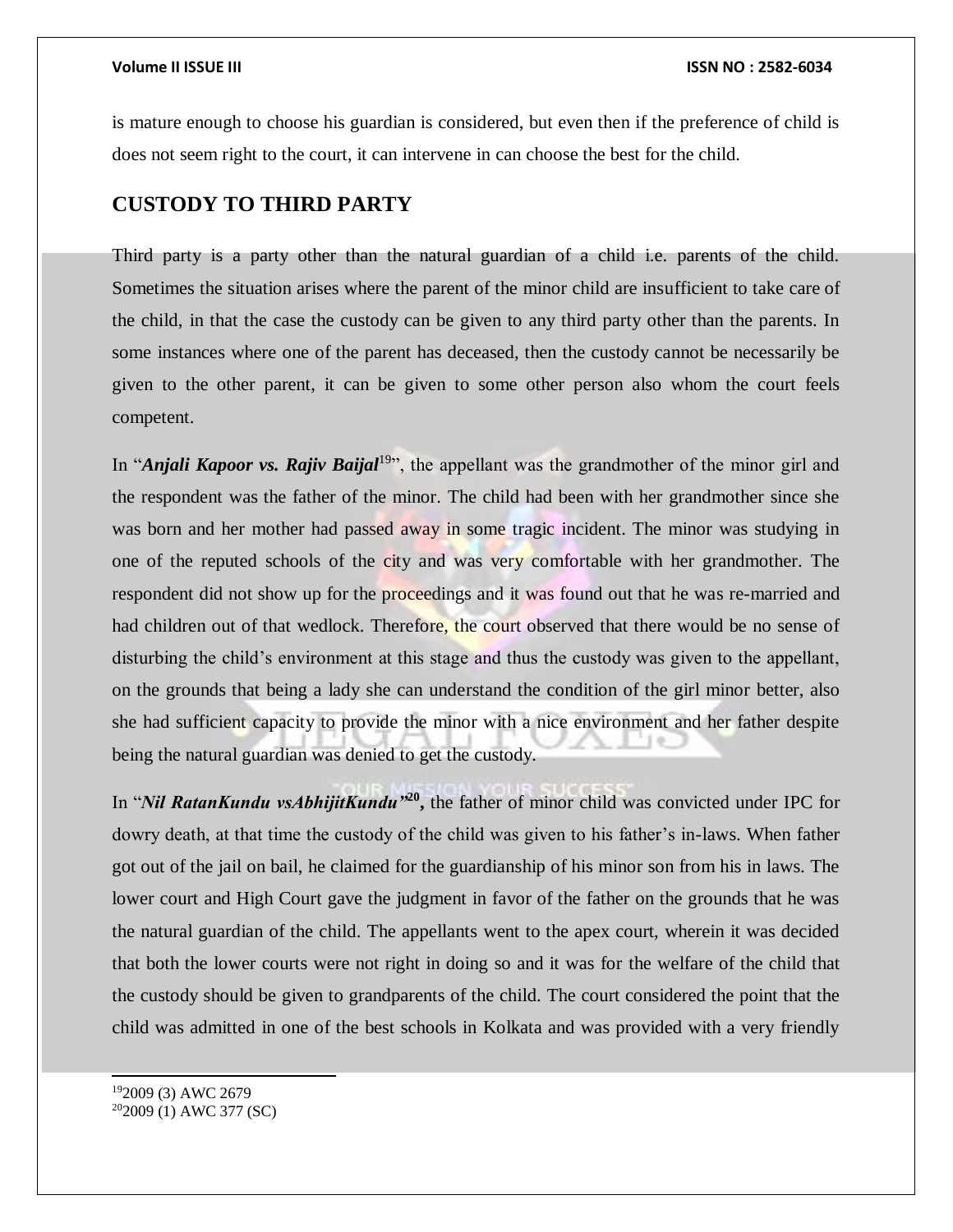and comfortable environment by the appellants. The court observed that the cases of custody should not only be decided on the basis of legal provisions, but also keeping in mind the ethics and morals that required for the child's development, thus should give the custody to the party which would be the best in providing so. Though the preferences of the child are important but the final decision still lies with the court and it should not waste such authority, therefore give the judgment for the welfare of the child.

In the case of "*VenkataramaAyyangar vs ThulasiAmmal"***<sup>21</sup> ,** the mother of a 13 year old minor girl, filed petition for getting her custody from the child's aunt and uncle. The girl did not wanted to stay with her mother because she was told by her aunt and uncle that, her mother had poisoned her father and can even poison her. The girl under this belief hated her mother. The girl wanted to marry the son of her uncle and aunt and both of them had arranged the marriage a year or so before this case was filed, which was stopped by her mother through Child Marriage Restraint Act, this was also mentioned by the girl herself. The court held that the girl's preference of not staying with her mother cannot be ignored and thus, her mother was not custody of her own child, though the court was aware about how the uncle and aunt had poisoned the mind of the child.

In "*MuthuswamiChettiar andAnr. v. K.M. ChinnaMuthuswamiMoopanar<sup>22</sup>",* the custody of a minor girl child was in question whose mother had died and father had re-married. The custody fight was between father of the minor and the maternal grandfather and uncle of the minor. It was contended that the father never took a step to meet his daughter even the house of his second wife was near to where the minor was living with her maternal grandfather. The father even failed to pay the maintenance amount for his daughter. The court observed that the minor was quite comfortable in the environment provided to her in her maternal grandfather's home. Therefore, the custody was given to minor's maternal grandfather and uncle not her natural guardian.

The above case laws provide some light on the grounds on which a third party can get the custody of a child. It shows that when the parent is incompetent to provide the care and affection which the child needs or is not that financially stable to provide the child with the daily or basic

 21(1949) 2 MLJ 802 22AIR 1935 Mad 195